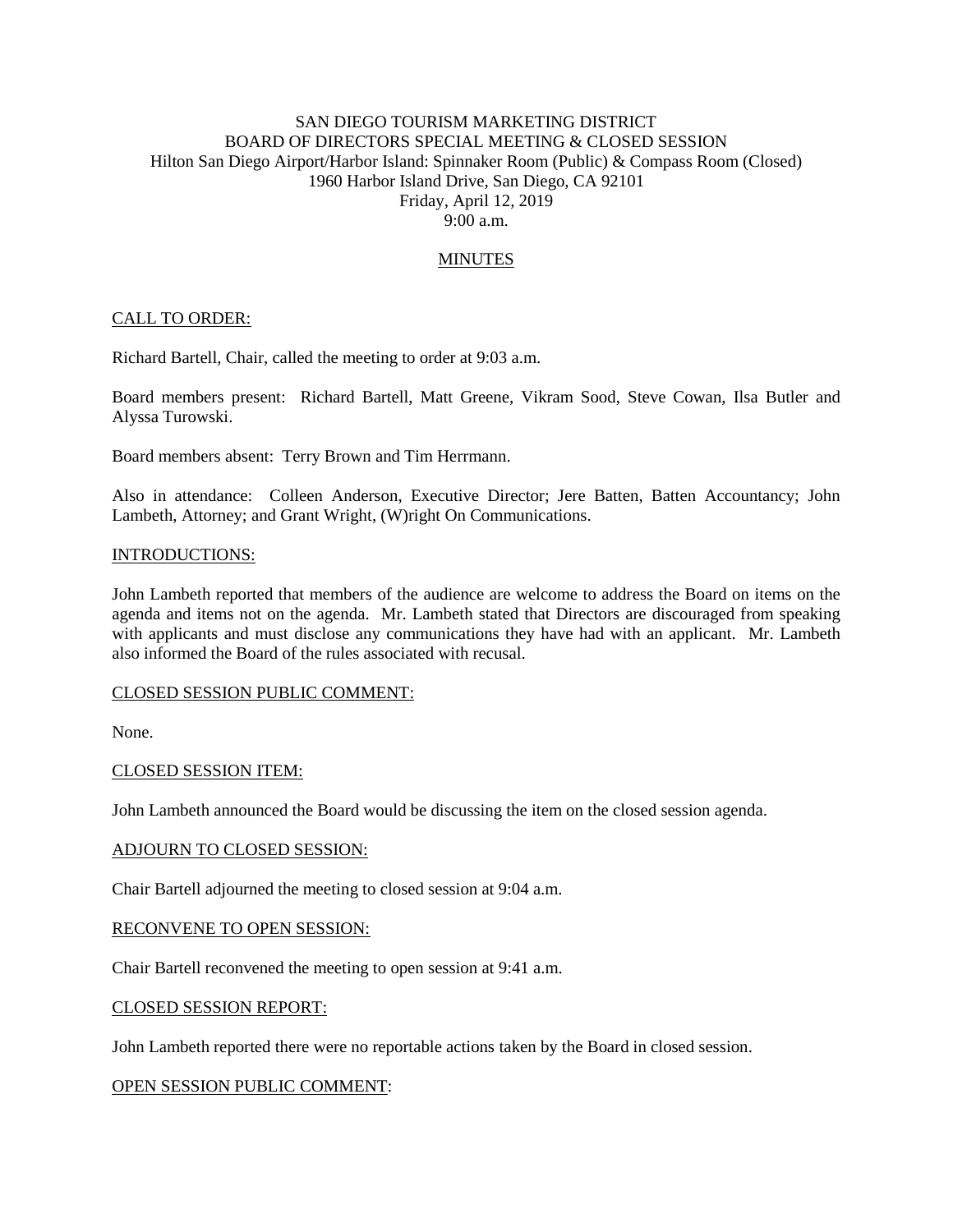SDTMD Minutes April 12, 2019 Page 2 of 3

None.

## INFORMATION ITEMS:

- 1) (W)right On Communications presentation of education and outreach plan: Chair Bartell provided background on the importance of the communication program. Grant Wright and Shae Geary presented on the proposed program. Mr. Wright discussed target audiences, channels and methods. Ms. Anderson asked about who would be included in the video(s). Chair Bartell asked about distribution of the video(s). Mr. Greene talked about social media posts. Mr. Wright asked about other languages. Ms. Butler said we should use both Spanish and English.
- 2) SDTMD Board Election Update Ballots have been mailed and are due back by April 26: Ms. Anderson stated that ballots are due April 26<sup>th</sup> and that the results will be presented to the Board on May 31<sup>st</sup>.

## ACTION ITEMS:

1) Approval of Minutes: The March 1, 2019 meeting minutes were reviewed, discussed, and considered for approval by the Board.

Ms. Butler moved to approve the minutes. Mr. Cowan seconded the motion. Yes 6, No 0, Abstain 0.

2) FY 2018 SDTMD Corporation Tax Return: Ms. Batten described the returns for the period ending June 30, 2018.

Mr. Greene moved to approve the SDTMD Corporation tax return. Ms. Turowski seconded the motion. Yes 6, No 0, Abstain 0.

3) Surf Cup Sports: Kyle Jones, SDTA National Sales Director, Sports, talked about the nature of the expenses funded by the SDTMD. He requested to move the previously awarded total of \$40,000 for this Man City FY 19 event from multiple line items to just Outside Contractors. Ms. Anderson asked about outside contractors.

Mr. Sood moved to approve the request to move \$40,000 into outside contractors. Chair Bartell seconded the motion. Yes 6, No 0, Abstain 0.

4) FY 2026 Supplemental Application Presentation: SDTA/American Thoracic Society/ARVO: Ms. Anderson gave background on this item. The dates did not work and therefore the placeholder can be removed.

Chair Bartell moved to remove the placeholder for the request. Mr. Cowan seconded the motion. Yes 6, No 0, Abstain 0.

Chair Bartell adjourned the meeting without objection at 10:29 a.m.